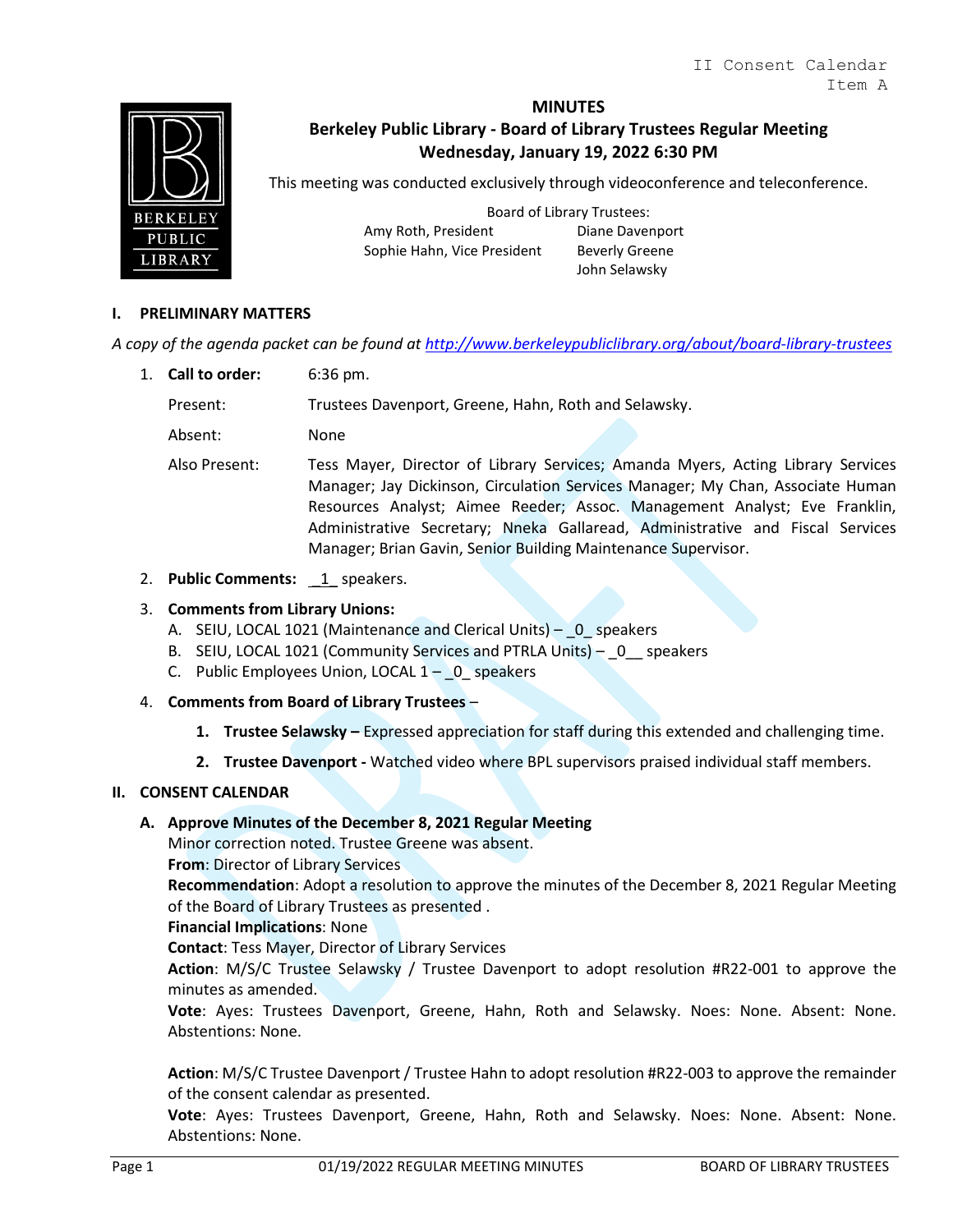### **B. Revised 2022 Berkeley Public Library Holiday and Early Closing Schedule**

**From**: Director of Library Services

**Recommendation**: Adopt a Resolution #R22-004 to approve the revised 2022 Berkeley Public Library Holiday & Early Closing Schedule (attachment #2) to modify the date of the Malcolm X Day holiday to Friday, May 20, 2022.

#### **Financial Implications**: None

**Contact**: Tess Mayer, Director of Library Services

**Vote**: Ayes: Trustees Davenport, Greene, Hahn, Roth and Selawsky. Noes: None. Absent: None. Abstentions: None.

### **C. 25th Annual Authors Dinner Event**

**From:** Tess Mayer, Director of Library Services

**Recommendation:** Adopt the resolution #R22-005 approving the arrangements in preparation for the 25th annual Authors Dinner to be held on Saturday, May 21, 2022 at the Central Library.

**Financial Implications**: None

**Contact**: Tess Mayer, Director of Library Services

**Vote**: Ayes: Trustees Davenport, Greene, Hahn, Roth and Selawsky. Noes: None. Absent: None. Abstentions: None.

**D. License Agreement between Library and the Berkeley Public Library Foundation for use of Space in the Central Library** 

**From:** Nneka Gallaread, Administrative and Fiscal Services Manager

**Recommendation:** Adopt the resolution #R22-006 granting a three-year License Agreement with the Berkeley Public Library Foundation for the use of office space in the Central Library for the period from Sunday January 3, 2021 through Thursday, January 4, 2024.

#### **Financial Implications**: None

**Contact:** Nneka Gallaread, Administrative and Fiscal Services Manager

**Vote**: Ayes: Trustees Davenport, Greene, Hahn, Roth and Selawsky. Noes: None. Absent: None. Abstentions: None.

### **III. ACTION CALENDAR**

**A. Public Reports of actions taken pursuant to Government Code Section 54957.1 at the December 8, 2021 Closed Session – oral report**

**From:** Amy Roth, President, Board of Library Trustees

The Trustees conducted an employee evaluation for the Director of Library Services. No further action was taken.

**Financial Implications**: None

**Contact**: Amy Roth, President, Board of Library Trustees No action.

### **IV. INFORMATION CALENDAR**

### **A. Capital Projects Update – oral report**

**From:** Tess Mayer, Director of Library Services, Nneka Gallaread, Fiscal & Administrative Services Manager, and Brian Gavin, Senior Building Maintenance Supervisor **Action:** Received

### **B. Bylaws Update**

**From:** Tess Mayer, Director of Library Services **Action:** Received

Permanent Residency?

How long does the Ad Hoc Subcommittee process take?